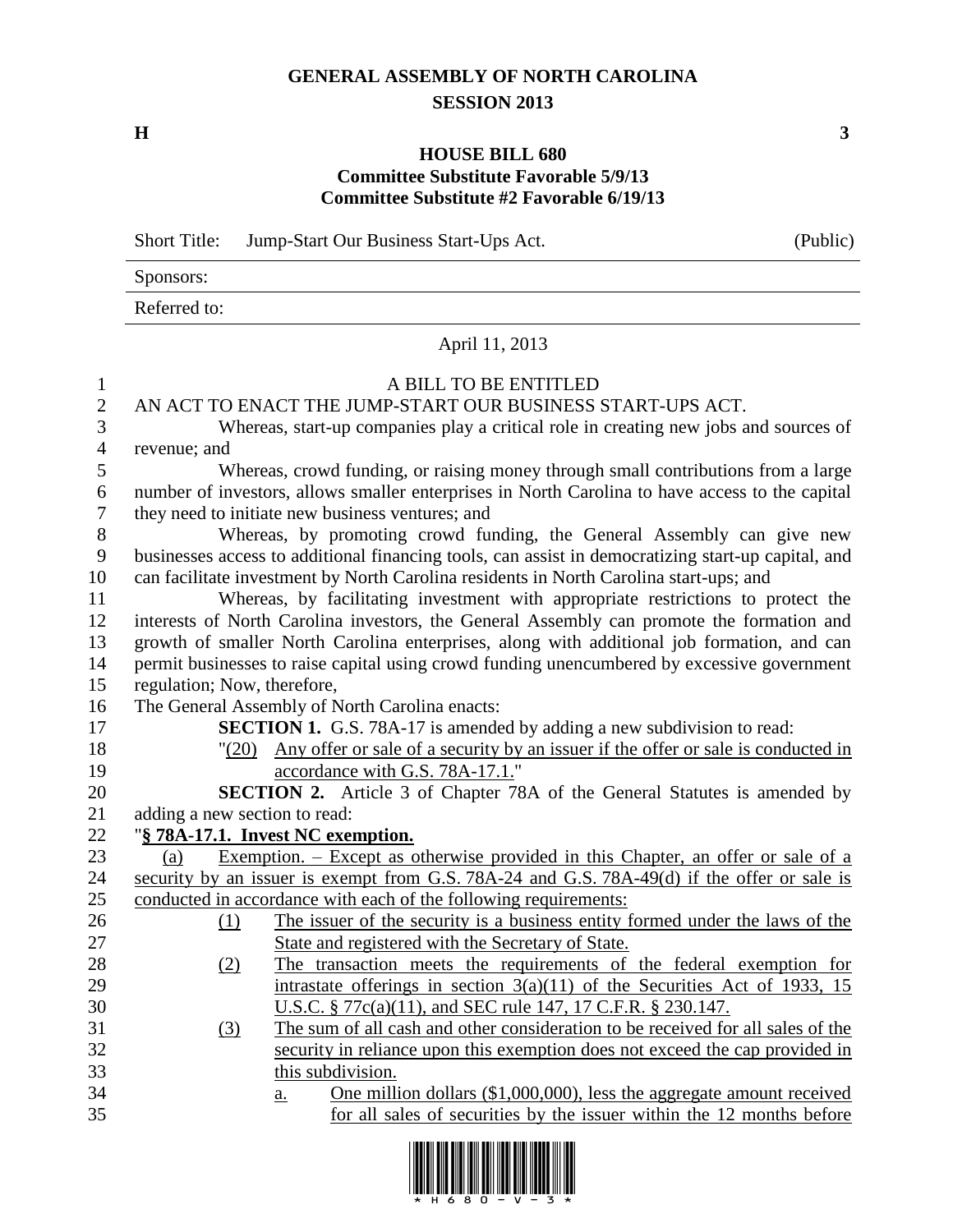| <b>General Assembly Of North Carolina</b> |                   |             |                                                             | <b>Session 2013</b>                                                                                                                                          |
|-------------------------------------------|-------------------|-------------|-------------------------------------------------------------|--------------------------------------------------------------------------------------------------------------------------------------------------------------|
|                                           |                   |             |                                                             | the first offer or sale made in reliance upon this exemption, if the<br>issuer has not undergone and made available to each prospective                      |
|                                           |                   |             |                                                             | investor and the Administrator the documentation resulting from a                                                                                            |
|                                           |                   |             |                                                             | financial audit with respect to its most recently completed fiscal year                                                                                      |
|                                           |                   |             | and meeting generally accepted accounting principles.       |                                                                                                                                                              |
|                                           | <u>b.</u>         |             |                                                             | Two million dollars (\$2,000,000), less the aggregate amount received                                                                                        |
|                                           |                   |             |                                                             | for all sales of securities by the issuer within the 12 months before                                                                                        |
|                                           |                   |             |                                                             | the first offer or sale made in reliance upon this exemption, if the                                                                                         |
|                                           |                   |             |                                                             | issuer has undergone and made available to each prospective investor                                                                                         |
|                                           |                   |             |                                                             | and the Administrator the documentation resulting from a financial                                                                                           |
|                                           |                   |             |                                                             | audit with respect to its most recently completed fiscal year and                                                                                            |
|                                           |                   |             | meeting generally accepted accounting principles.           |                                                                                                                                                              |
| (4)                                       |                   |             |                                                             | The issuer has not accepted more than two thousand dollars (\$2,000) from                                                                                    |
|                                           |                   |             |                                                             | any single purchaser unless the purchaser is an accredited investor as defined                                                                               |
|                                           |                   |             | by rule 501 of SEC regulation D, 17 C.F.R. $\S$ 230.501.    |                                                                                                                                                              |
| (5)                                       |                   |             |                                                             | Not less than 10 days prior to the commencement of an offering of securities                                                                                 |
|                                           |                   |             |                                                             | in reliance on this exemption or the use of any publicly available Web site in<br>connection with any such offering, the issuer shall file a notice with the |
|                                           |                   |             |                                                             | Administrator, in writing or in electronic form as specified by the                                                                                          |
|                                           |                   |             | Administrator, containing the following:                    |                                                                                                                                                              |
|                                           | $\underline{a}$ . |             |                                                             | A notice of claim of exemption from registration, specifying that the                                                                                        |
|                                           |                   |             |                                                             | issuer will be conducting an offering in reliance upon this exemption,                                                                                       |
|                                           |                   |             | accompanied by the filing fee as specified in this section. |                                                                                                                                                              |
|                                           | <u>b.</u>         |             |                                                             | <u>A copy of the disclosure statement to be provided to prospective</u>                                                                                      |
|                                           |                   |             |                                                             | investors in connection with the offering, containing the following:                                                                                         |
|                                           |                   | <u>1.</u>   |                                                             | <u>A description of the company, its type of entity, the address</u>                                                                                         |
|                                           |                   |             |                                                             | and telephone number of its principal office, its history, its                                                                                               |
|                                           |                   |             |                                                             | business plan, and the intended use of the offering proceeds,                                                                                                |
|                                           |                   |             |                                                             | including any amounts to be paid, as compensation or                                                                                                         |
|                                           |                   |             |                                                             | otherwise, to any owner, executive officer, director,                                                                                                        |
|                                           |                   |             |                                                             | managing member, or other person occupying a similar status                                                                                                  |
|                                           |                   |             | or performing similar functions on behalf of the issuer.    |                                                                                                                                                              |
|                                           |                   | $2_{\cdot}$ |                                                             | The identity of all persons owning more than ten percent                                                                                                     |
|                                           |                   |             |                                                             | (10%) of the ownership interests of any class of securities of                                                                                               |
|                                           |                   |             | the company.                                                | The identity of the executive officers, directors, managing                                                                                                  |
|                                           |                   | <u>3.</u>   |                                                             | members, and other persons occupying a similar status or                                                                                                     |
|                                           |                   |             |                                                             | performing similar functions in the name of and on behalf of                                                                                                 |
|                                           |                   |             |                                                             | the issuer, including their titles and their prior experience.                                                                                               |
|                                           |                   | <u>4.</u>   |                                                             | The terms and conditions of the securities being offered and                                                                                                 |
|                                           |                   |             |                                                             | of any outstanding securities of the company, the minimum                                                                                                    |
|                                           |                   |             |                                                             | and maximum amount of securities being offered, if any, and                                                                                                  |
|                                           |                   |             |                                                             | either the percentage ownership of the company represented                                                                                                   |
|                                           |                   |             |                                                             | by the offered securities or the valuation of the company                                                                                                    |
|                                           |                   |             | implied by the price of the offered securities.             |                                                                                                                                                              |
|                                           |                   | <u>5.</u>   |                                                             | The identity of any person who has been or will be retained                                                                                                  |
|                                           |                   |             |                                                             | by the issuer to assist the issuer in conducting the offering                                                                                                |
|                                           |                   |             |                                                             | and sale of the securities, including any Web sites, but                                                                                                     |
|                                           |                   |             |                                                             | excluding persons acting solely as accountants or attorneys                                                                                                  |
|                                           |                   |             |                                                             | and employees whose primary job responsibilities involve the                                                                                                 |
|                                           |                   |             |                                                             | operating business of the issuer rather than assisting the issuer                                                                                            |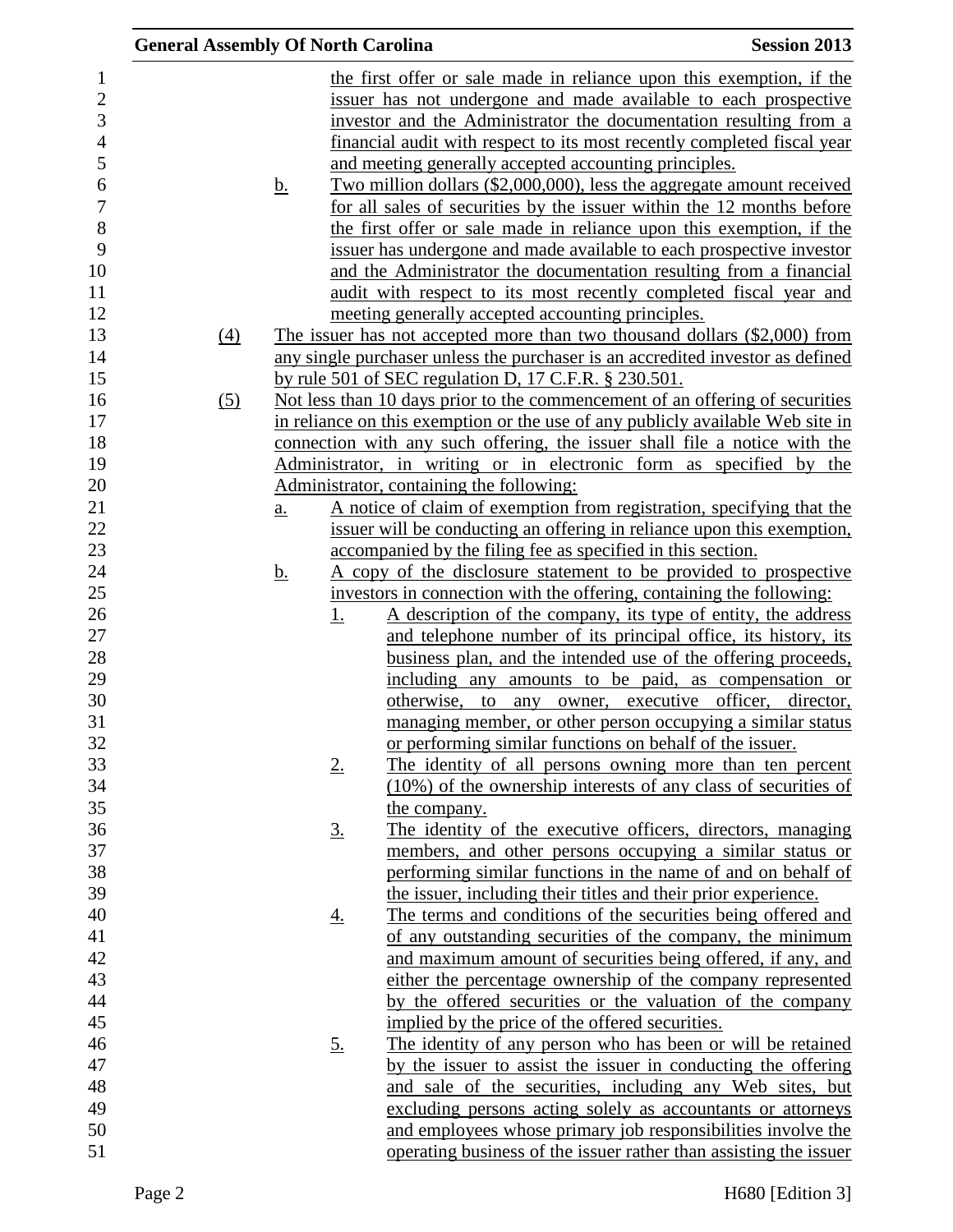|     | <b>General Assembly Of North Carolina</b>                                            | <b>Session 2013</b>         |
|-----|--------------------------------------------------------------------------------------|-----------------------------|
|     | in raising capital, and for each person identified in response                       |                             |
|     | to this paragraph, a description of the consideration being                          |                             |
|     | paid to such person for such assistance.                                             |                             |
|     | A description of any litigation or legal proceedings involving<br><u>6.</u>          |                             |
|     | the company or its management.                                                       |                             |
|     | The names and addresses, including URL, of any Web sites<br><u>7.</u>                |                             |
|     | that will be used in connection with the offering.                                   |                             |
|     | An escrow agreement with a bank or other depository institution<br>$\underline{C}$ . |                             |
|     | located within this State in which the investor funds will be                        |                             |
|     | deposited, providing that all offering proceeds will be released to the              |                             |
|     | issuer only when the aggregate capital raised from all investors is                  |                             |
|     | equal to or greater than the minimum target offering amount                          |                             |
|     | specified in the business plan as necessary to implement the business                |                             |
|     | plan and that all investors may cancel their commitments to invest if                |                             |
|     | that target offering amount is not raised by the time stated in the                  |                             |
|     | disclosure document.                                                                 |                             |
| (6) | The issuer is not, either before or as a result of the offering, an investment       |                             |
|     | company, as defined in section 3 of the Investment Company Act of 1940,              |                             |
|     | 15 U.S.C. § 8a-3, or an entity that would be an investment company but for           |                             |
|     | the exclusions provided in section $3(c)$ of the act, or subject to the reporting    |                             |
|     | <u>requirements of section 13 or 15(d) of the Securities Exchange Act of 1934,</u>   |                             |
|     | 15 U.S.C. § 78m and 78o(d).                                                          |                             |
| (7) | The issuer shall inform all prospective purchasers under this section that the       |                             |
|     | securities have not been registered under federal or State securities law and        |                             |
|     | that the securities are subject to limitations on resale. The issuer shall display   |                             |
|     | the following legend conspicuously on the cover page of the disclosure               |                             |
|     | document:                                                                            |                             |
|     | "IN MAKING AN INVESTMENT DECISION, INVESTORS                                         |                             |
|     | ON THEIR OWN EXAMINATION OF THE<br>MUST RELY                                         |                             |
|     | ISSUER AND THE TERMS OF THE OFFERING, INCLUDING                                      |                             |
|     | THE MERITS AND RISKS INVOLVED. THESE SECURITIES                                      |                             |
|     | HAVE NOT BEEN RECOMMENDED BY ANY FEDERAL OR                                          |                             |
|     | <b>SECURITIES</b><br>COMMISSION<br><b>STATE</b>                                      | OR<br><b>REGULATORY</b>     |
|     | FURTHERMORE,<br>AUTHORITY.                                                           | THE<br><b>FOREGOING</b>     |
|     | AUTHORITIES HAVE NOT CONFIRMED THE ACCURACY OR                                       |                             |
|     | DETERMINED THE ADEQUACY OF THIS DOCUMENT. ANY                                        |                             |
|     | REPRESENTATION TO THE CONTRARY IS A CRIMINAL                                         |                             |
|     | OFFENSE.<br><b>THESE</b><br><b>SECURITIES</b><br>ARE                                 | <b>SUBJECT</b><br><b>TO</b> |
|     | RESTRICTIONS ON TRANSFERABILITY AND RESALE AND                                       |                             |
|     | MAY NOT BE TRANSFERRED OR RESOLD EXCEPT AS                                           |                             |
|     | PERMITTED BY SUBSECTION (E) OF SEC RULE 147, 17 C.F.R.                               |                             |
|     | § 230.147(E) AS PROMULGATED UNDER THE SECURITIES                                     |                             |
|     | ACT OF 1933, AS AMENDED, AND THE APPLICABLE STATE                                    |                             |
|     | SECURITIES LAWS, PURSUANT TO REGISTRATION OR                                         |                             |
|     | EXEMPTION THEREFROM. INVESTORS SHOULD BE AWARE                                       |                             |
|     | THAT THEY WILL BE REQUIRED TO BEAR THE FINANCIAL                                     |                             |
|     | RISKS OF THIS INVESTMENT FOR AN INDEFINITE PERIOD                                    |                             |
|     | OF TIME."                                                                            |                             |
| (8) | The issuer shall require each purchaser to certify in writing "I understand          |                             |
|     | and acknowledge that:                                                                |                             |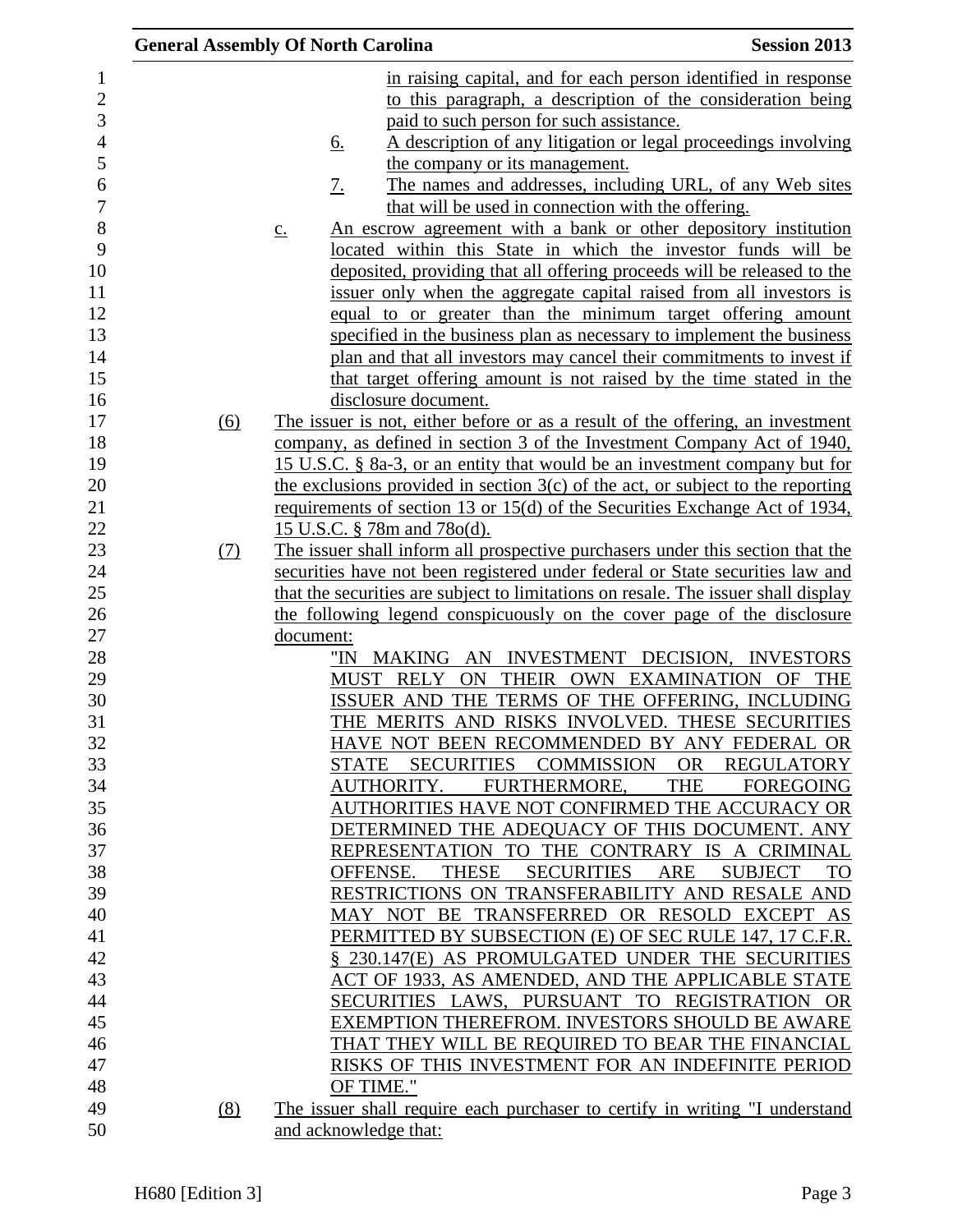|     |      | <b>General Assembly Of North Carolina</b>                                                       | <b>Session 2013</b> |
|-----|------|-------------------------------------------------------------------------------------------------|---------------------|
|     |      | I am investing in a high-risk, speculative business venture. I may lose<br><u>a.</u>            |                     |
|     |      | all of my investment, and I can afford the loss of my investment.                               |                     |
|     |      | This offering has not been reviewed or approved by any state or<br><u>b.</u>                    |                     |
|     |      | federal securities commission or other regulatory authority and that                            |                     |
|     |      | such person or authority has confirmed the accuracy or<br>no                                    |                     |
|     |      | determined the adequacy of any disclosure made to me relating to                                |                     |
|     |      | this offering.                                                                                  |                     |
|     |      | The securities I am acquiring in this offering are illiquid, that there is<br>$\underline{c}$ . |                     |
|     |      | no ready market for the sale of such securities, that it may be difficult                       |                     |
|     |      | or impossible for me to sell or otherwise dispose of this investment,                           |                     |
|     |      | and that, accordingly, I may be required to hold this investment                                |                     |
|     |      | indefinitely.                                                                                   |                     |
|     |      | I may be subject to tax on my share of the taxable income and losses<br><u>d.</u>               |                     |
|     |      | of the company, whether or not I have sold or otherwise disposed of                             |                     |
|     |      | my investment or received any dividends or other distributions from                             |                     |
|     |      | the company.                                                                                    |                     |
| (9) |      | If the offer and sale of securities is made through an Internet Web site, the                   |                     |
|     |      | following requirements apply:                                                                   |                     |
|     |      | Prior to the offer of an investment opportunity to residents of this<br>$\underline{a}$ .       |                     |
|     |      | State through a Web site, the issuer shall provide to the Web site and                          |                     |
|     |      | to the Administrator evidence that the issuer is organized under                                |                     |
|     |      | North Carolina law and that it is authorized to do business within the                          |                     |
|     |      | <u>State.</u>                                                                                   |                     |
|     |      | The issuer shall obtain from each purchaser of a security under this<br><u>b.</u>               |                     |
|     |      | section evidence that the purchaser is a resident of North Carolina                             |                     |
|     |      | and, if applicable, an accredited investor.                                                     |                     |
|     |      | The Web site operator shall register with the Administrator by filing<br>$\underline{c}$ .      |                     |
|     |      | a statement that it is a business entity that is organized under North                          |                     |
|     |      | Carolina law and that it is authorized to do business within the State                          |                     |
|     |      | and that it is being utilized to offer and sell securities pursuant to this                     |                     |
|     |      | exemption. As part of the registration, the Web site shall notify the                           |                     |
|     |      | Administrator of its and the issuer's identity, location, and contact                           |                     |
|     |      | information.                                                                                    |                     |
|     |      | The issuer and the Web site must keep and maintain records of the<br><u>d.</u>                  |                     |
|     |      | offers and sales of securities effected through the Web site and must                           |                     |
|     |      | provide ready access to the records to the Administrator, upon                                  |                     |
|     |      | request. The Administrator may access, inspect, and review any Web                              |                     |
|     |      | site and its records.                                                                           |                     |
|     | (10) | All payments for purchase of securities must be directed to and held by the                     |                     |
|     |      | bank or depository institution subject to the provisions of sub-subdivision                     |                     |
|     |      | $(a)(5)c$ . of this section. The bank or depository institution shall notify the                |                     |
|     |      | Administrator of the receipt of payments for securities and the identity and                    |                     |
|     |      | residence of the investors. The information shall be confidential and                           |                     |
|     |      | considered trade secrets within the scope of G.S. 132-1.2 while in the                          |                     |
|     |      | possession of the Administrator.                                                                |                     |
|     | (11) | No offers or sales of a security shall be made through an Internet Web site                     |                     |
|     |      | unless the Web site is registered with the Administrator pursuant to                            |                     |
|     |      | sub-subdivision $(a)(9)c$ . of this section. The Web site shall not be subject to               |                     |
|     |      | the registration provisions of G.S. 78A-36 provided that all of the following                   |                     |
|     |      | <u>apply:</u><br>It does not offer investment advice or recommendations.                        |                     |
|     |      | a.                                                                                              |                     |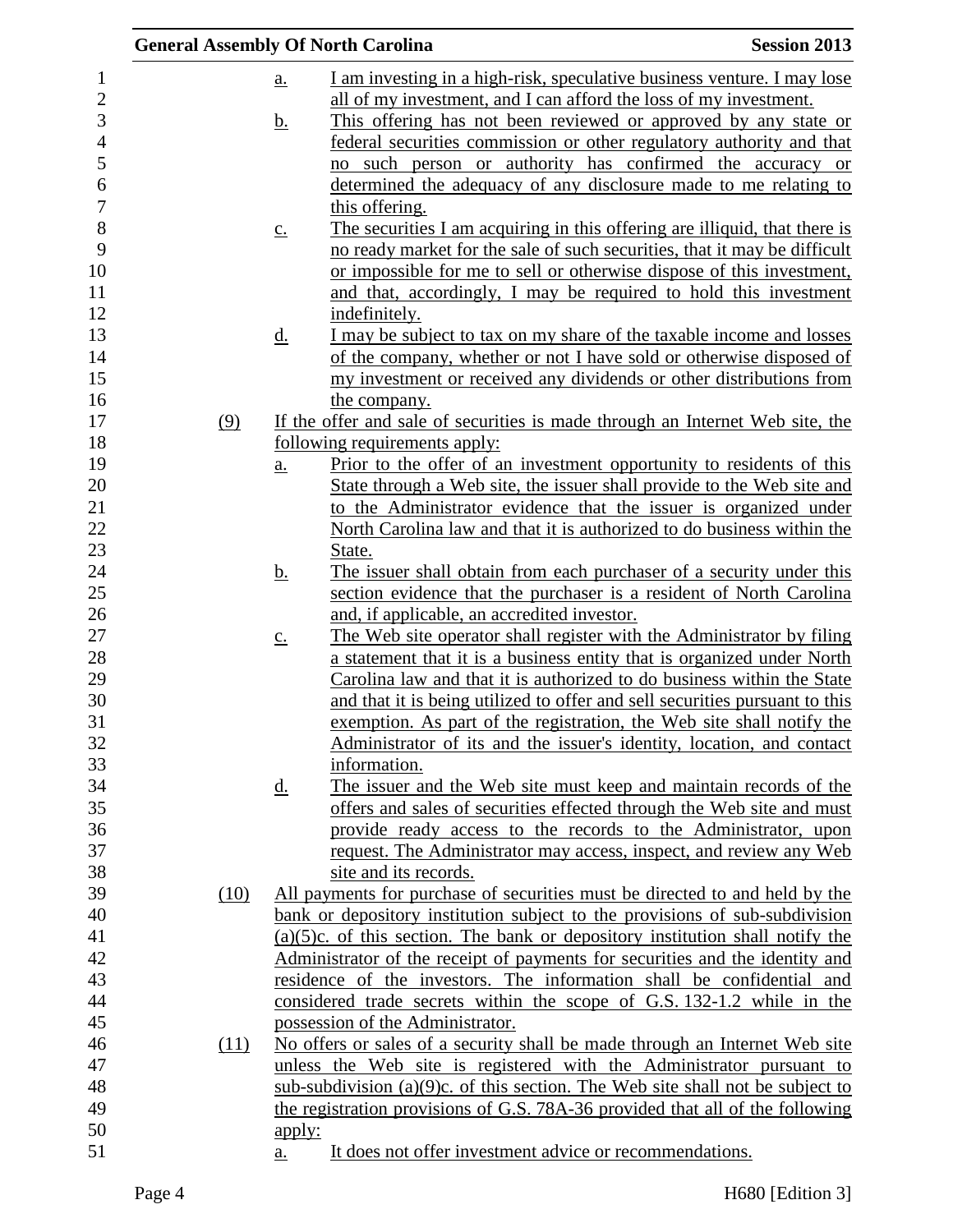|            |                   | <b>General Assembly Of North Carolina</b>                                                                    | <b>Session 2013</b> |
|------------|-------------------|--------------------------------------------------------------------------------------------------------------|---------------------|
|            | <u>b.</u>         | It does not solicit purchases, sales, or offers to buy the securities                                        |                     |
|            |                   | offered or displayed on the Web site.                                                                        |                     |
|            | $\underline{c}$ . | It does not compensate employees, agents, or other persons for the                                           |                     |
|            |                   | solicitation or based on the sale of securities displayed or referenced                                      |                     |
|            |                   | on the Web site.                                                                                             |                     |
|            | <u>d.</u>         | It is not compensated based on the amount of securities sold, and it                                         |                     |
|            |                   | does not hold, manage, possess, or otherwise handle investor funds                                           |                     |
|            |                   | or securities.                                                                                               |                     |
|            | e.                | It does not engage in such other activities as the Administrator, by                                         |                     |
|            |                   | rule, determines appropriate.                                                                                |                     |
| (12)       |                   | <u>An executive officer, director, managing member, or person occupying a</u>                                |                     |
|            |                   | similar status or performing similar functions in the name of and on behalf                                  |                     |
|            |                   | of the issuer shall be exempt from the registration provisions of                                            |                     |
|            |                   | G.S. 78A-36, provided that the person does not receive, directly or                                          |                     |
|            |                   | indirectly, any commission or remuneration for offering and selling                                          |                     |
|            |                   | securities of the issuer pursuant to this exemption.                                                         |                     |
| (13)       |                   | The issuer must provide a copy of the disclosure document provided to the                                    |                     |
|            |                   | Administrator pursuant to sub-subdivision $(a)(5)b$ . of this section to each                                |                     |
|            |                   | prospective investor at the time the offer of securities is made to the                                      |                     |
|            |                   | prospective investor. In addition to the information described in                                            |                     |
|            |                   | sub-subdivision $(a)(5)b$ . of this section, the disclosure document provided to                             |                     |
|            |                   | the Administrator and to prospective investors should include additional                                     |                     |
|            |                   | information material to the offering, including, where appropriate, a                                        |                     |
|            |                   | discussion of significant factors that make the offering speculative or risky.                               |                     |
|            |                   | This discussion must be concise and organized logically and should not                                       |                     |
|            |                   | present risks that could apply to any issuer or any offering.                                                |                     |
| (b)        |                   | Indexing. – The dollar limitations provided in subdivision (a)(3) of this section shall                      |                     |
|            |                   | be cumulatively adjusted every fifth year by the Administrator to reflect the change in the                  |                     |
|            |                   | Consumer Price Index for All Urban Consumers published by the Bureau of Labor Statistics,                    |                     |
|            |                   | setting each dollar limitation to the nearest fifty thousand dollars (\$50,000).                             |                     |
| (c)        |                   | Report. $-$ An issuer of a security, the offer and sale of which is exempt under this                        |                     |
|            |                   | section, shall provide a quarterly report to the issuer's investors until no securities issued under         |                     |
|            |                   | this section are outstanding. The report required by this subsection shall be free of charge. An             |                     |
|            |                   | issuer may satisfy the reporting requirement of this subsection by making the information                    |                     |
|            |                   | available on an Internet Web site address if the information is made available within 45 days of             |                     |
|            |                   | the end of each fiscal quarter and remains available until the succeeding quarterly report is                |                     |
|            |                   | issued. An issuer shall file each such quarterly report with the Administrator and must provide              |                     |
|            |                   | a written copy of the report to any investor upon request. The report must contain each of the               |                     |
| following: |                   | Compensation received by each director and executive officer, including                                      |                     |
| (1)        |                   | cash compensation earned since the previous report and on an annual basis                                    |                     |
|            |                   |                                                                                                              |                     |
|            |                   | and any bonuses, stock options, other rights to receive securities of the issuer                             |                     |
|            |                   | or any affiliate of the issuer, or other compensation received.                                              |                     |
| (2)        |                   | An analysis by management of the issuer of the business operations and<br>financial condition of the issuer. |                     |
| (d)        |                   | Offers and Sales to Controlling Persons. – The exemption provided in this section                            |                     |
|            |                   | shall not be used in conjunction with any other exemption under this Chapter, except offers and              |                     |
|            |                   | sales to controlling persons shall not count toward the limitation in subdivision (3) of                     |                     |
|            |                   | subsection (a) of this section. A controlling person is an officer, director, partner, trustee, or           |                     |
|            |                   | individual occupying similar status or performing similar functions with respect to the issuer or            |                     |
|            |                   |                                                                                                              |                     |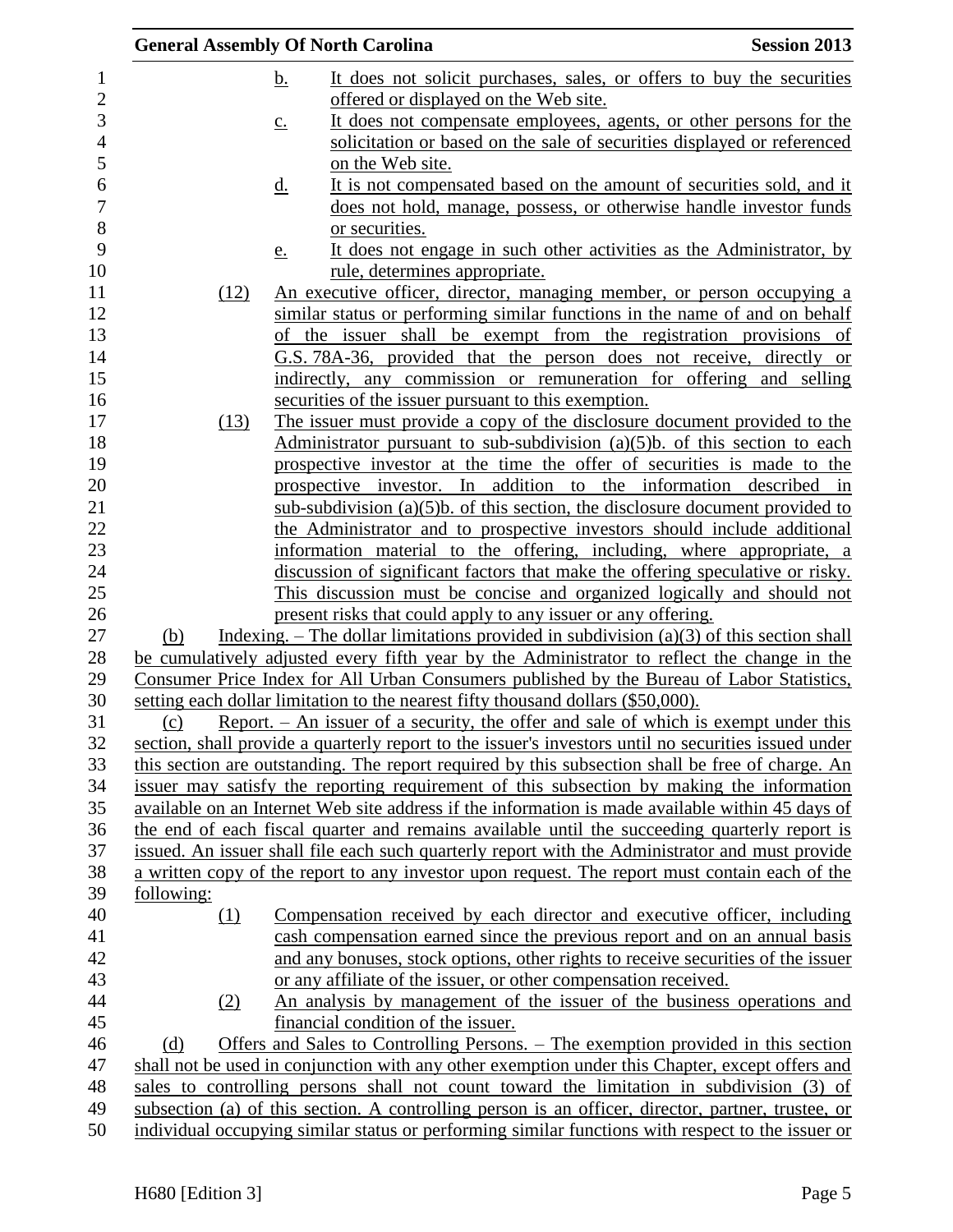## **General Assembly Of North Carolina Session 2013**

| $\mathbf{1}$   | to a person owning ten percent $(10\%)$ or more of the outstanding shares of any class or classes    |
|----------------|------------------------------------------------------------------------------------------------------|
| $\overline{2}$ | of securities of the issuer.                                                                         |
| $\mathfrak{Z}$ | Disqualification. $-$ The exemption allowed by this section shall not apply if an<br>(e)             |
| $\overline{4}$ | issuer or person affiliated with the issuer or offering is subject to any disqualification contained |
| 5              | in 18 NCAC 06A .1207(a)(1) through (a)(6) or contained in Rule 262 as promulgated under the          |
| 6              | Securities Act of 1933 (17 C.F.R. § 230.262). The provisions of this subsection shall not apply      |
| $\tau$         | if (i) upon a showing of good cause and without prejudice to any other action by the                 |
| 8              | Administrator, the Administrator determines that it is not necessary under the circumstances         |
| 9              | that an exemption be denied and (ii) the issuer establishes that it made factual inquiry into        |
| 10             | whether any disqualification existed under this subsection but did not know, and in the exercise     |
| 11             | of reasonable care could not have known, that a disqualification existed under this subsection.      |
| 12             | The nature and scope of the requisite inquiry will vary based on the circumstances of the issuer     |
| 13             | and the other offering participants.                                                                 |
| 14             | <u>Rules. – The Administrator may adopt rules to implement the provisions of this</u><br>(f)         |
| 15             | section and to protect investors who purchase securities under this section.                         |
| 16             | Fee. – The Administrator shall charge a nonrefundable filing fee of one hundred<br>(g)               |
| 17             | fifty dollars (\$150.00) for filing an exemption notice required by subsection (a) of this section.  |
| 18             | The fees paid to the Administrator pursuant to this subsection shall be used to pay the costs        |
| 19             | incurred in administering and enforcing this Chapter. The revenue derived from the fee shall be      |
| 20             | credited to a nonreverting agency revenue account."                                                  |
| 21             | <b>SECTION 3.</b> G.S. 78A-49(d) reads as rewritten:                                                 |
| 22             | The Administrator may by rule or order require the filing of any prospectus,<br>" $(d)$              |
| 23             | pamphlet, circular, form letter, advertisement, or other sales literature or advertising             |
| 24             | communication addressed or intended for distribution to prospective investors, unless the            |
| 25             | security or transaction is exempted by G.S. 78A-16 or 78A-17 (except 78A-17(9), (17), and            |
| 26             | $(19)$ )G.S. 78A-16 and G.S. 78A-17 (except G.S. 78A-17(9), (17), (19), and (20)) and such           |
| 27             | exemption has not been denied or revoked under G.S. 78A-18 or the security is a security             |
| 28             | covered under federal law or the transaction is with respect to a security covered under federal     |
| 29             | law."                                                                                                |
| 30             | <b>SECTION 4.(a)</b> Notwithstanding any provision of Article 2A of Chapter 150B of                  |
| 31             | the General Statutes, within 12 months of the effective date of this act, the Secretary of State     |
| 32             | shall adopt rules to implement the provisions of this act in accordance with the following           |
| 33             | procedure:                                                                                           |
| 34             | At least 15 business days prior to adopting a rule, submit the rule and a<br>(1)                     |
| 35             | notice of public hearing to the Codifier of Rules. The Codifier of Rules shall                       |
| 36             | publish the proposed rule and the notice of public hearing on the Internet                           |
| 37             | within five business days.                                                                           |
| 38             | At least 15 business days prior to adopting a rule, notify persons on the<br>(2)                     |
| 39             | mailing list maintained pursuant to G.S. 150B-21.2(d) and any other                                  |
| 40             | interested parties of the Secretary's intent to adopt a rule and of the public                       |
| 41             | hearing.                                                                                             |
| 42             | Accept written comments on the proposed rule for at least 15 business days<br>(3)                    |
| 43             | prior to adoption of the rule.                                                                       |
| 44             | Hold at least one public hearing on the proposed rule no less than five days<br>(4)                  |
| 45             | after the rule and notice have been published.                                                       |
| 46             | A rule adopted in accordance with this section becomes effective on the first day of                 |
| 47             | the month following the month the Secretary adopts the rule and submits the rule to the              |
| 48             | Codifier of Rules for entry into the North Carolina Administrative Code. Any rule adopted            |
| 49             | more than 12 months after the effective date of this act shall comply with the requirement of        |
| 50             | Article 2A of Chapter 150B of the General Statutes.                                                  |